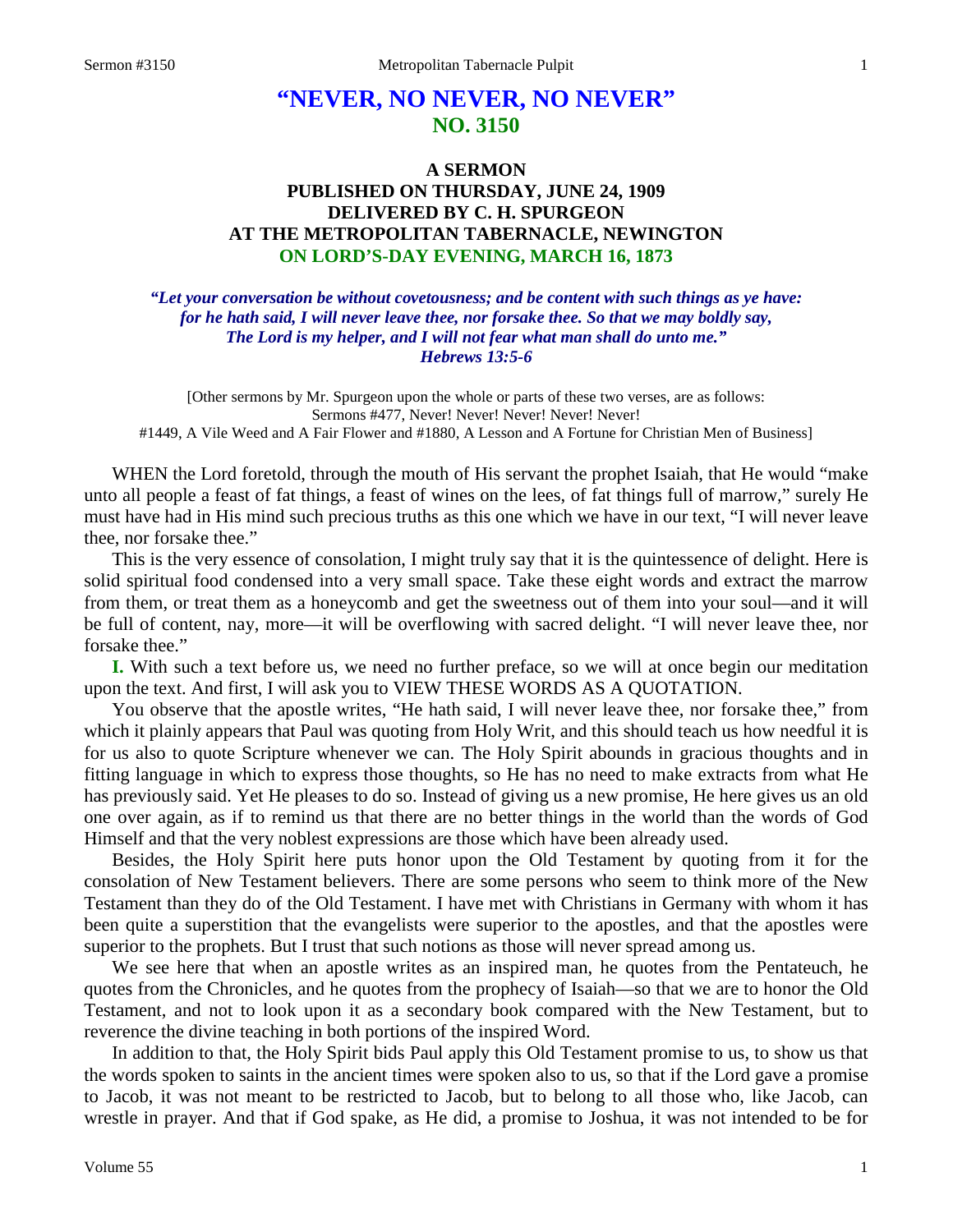Joshua only, but for all who were in like circumstances to his. Scripture promises have, all of them, a message to all believers—and if you believe in Jesus Christ, what God has said to other believers of old He says this day to you.

I think we may learn much from the fact that this promise is a quotation from the Old Testament. Where did Paul find it? It is not very easy to say, because it occurs in various places and the apostle has not quoted it literally. He has given the sense rather than the exact words of the quotation. He may have quoted the Septuagint version rather than the Hebrew, for no doubt he was familiar with both. There is not any one text in the Old Testament of which you could positively say that it is the one he intended, but there are several passages, any one of which you might say, "The words are almost here, and the spirit and meaning of the passage are entirely here."

One of the first passages which Paul may be supposed to have quoted is Genesis 28:15. The fugitive Jacob lies asleep, with a stone for his pillow. In his dream, he sees a ladder reaching from earth to heaven. At the top of it stands the Almighty, who makes a covenant with him—and amongst the other covenant promises is this, "Behold, I am with thee, and will keep thee in all places whither thou goest, and will bring thee again into this land; for *I will not leave thee*, until I have done that which I have spoken to thee of."

Here you get the words, "I will not leave thee." Does not that passage, in its proper connection, suggest that *the promise is very applicable to young people starting out in life?* Jacob was leaving his father's house, under very unfavorable circumstances, and he was going to a distant country, where he had relatives, but strangers might have been kinder to him than Laban was, for he got all he could out of him and gave him as little in return as he could. So Jacob, starting for Padanaram, gets this promise from God, "I will not leave thee."

I can conceive of that promise coming to some young friend here. You have committed yourself to God's keeping, you are a believer in the Lord Jesus Christ, and now you are about to start on a new career. Some measure of trembling comes over you and you have been breathing this prayer to God, "O Lord, lead me in the way in which You would have me go—guide me in all my untrodden way."

It is just possible that you are going to a distant land and you are a lover of your home, as Jacob was, and you feel some natural anxiety concerning the change that you are about to make. Here comes in the promise that is just suited to your case, "I will not leave thee." Jacob proved the truth of that promise. Although he had many trials, which were most of them of his own making, yet never was he deserted by his God.

In his old age, he said, "All these things are against me," but he was not speaking the truth when he said that, for even then everything was working for his good. And notwithstanding his troubles, he died a blessed old man, who was able to give blessings to others as well as to enjoy them himself. So, my dear young friend, take this text as the Lord's promise to you for many years to come, "I will not leave thee, until I have done that which I have spoken to thee of."

There is a second passage which is more nearly to the point, from which the apostle probably did quote. That is Deuteronomy 31:6-8. Moses first speaks to the children of Israel and he says to them, "Be strong and of a good courage: fear not, nor be afraid of them: (that is, of the Canaanites) for the LORD thy God, he it is that doth go with thee; he will not fail thee, nor forsake thee."

Then turning to Joshua, Moses says, "The LORD, he it is that doth go before thee; *he will be with thee, he will not fail thee, neither forsake thee*: fear not, neither be dismayed." In Joshua 1:5, we find that the Lord repeated the promise to Joshua, "I will not fail thee, nor forsake thee." In the version which Paul may have read, the words here may have been identical with those he uses in writing to the Hebrews.

What do we learn from the context of this passage? *God was here speaking to those who were about to lose their leader and who would need this assurance*. Moses was about to die. He had been the mainstay of the children of Israel and they had always looked up to him as their leader. Under God, Moses was the father of that nation and he carried them like children in his bosom.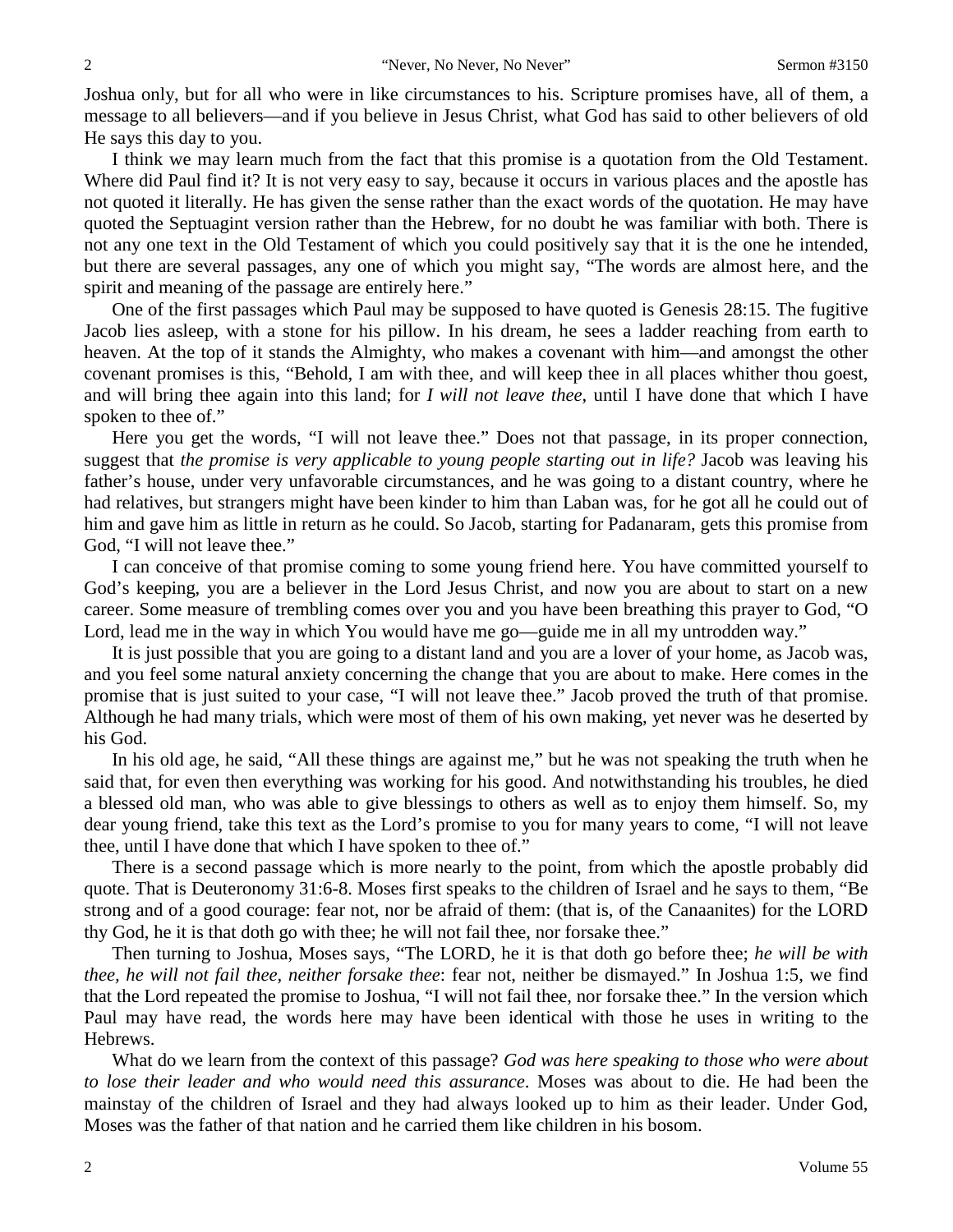If they wanted water, it was he who smote the rock to make the stream gush forth. If they needed that their enemies should be destroyed, it was he whose uplifted hands brought them the victory. Now Moses was about to go up to the top of Nebo, and to die there—and the people greatly trembled at the prospect of losing him. But the Lord gave them this promise to console them, "I will not fail thee, nor forsake thee."

Moses dies, but Moses' God does not die. The strong man, whose eyes had not waxed dim, and whose natural force had not abated, must look from the mountaintop upon the good land beyond the Jordan—and then his God must take away his soul as with a kiss—yet God would not be gone. He is the dwelling place of His people in all generations.

You see then, dear friend, what is the bearing of the text upon your experience. You have lost, or are about to lose, the mainstay of your house. Your father is failing in health and you cannot shake off from your mind the apprehension that, in a few more days, you may have to pay a visit to the grave. One in whom you have rightly reposed much confidence, and in whose presence you have felt that all was well, is soon to be taken away from you.

But be not distressed as though God Himself were about to die, for JEHOVAH ever lives and He said to you, "I will not fail thee, nor forsake thee." You who are already, or who soon will be a widow, dry your eyes with this blessed handkerchief. You who are, or soon will be, a fatherless child, be of good comfort, for your Father in heaven will not leave thee, nor forsake thee.

Perhaps I am addressing members of a bereaved church. You have lost a man of God, who went in and out among you as Moses did among the children of Israel in the wilderness, and you are asking, "Where is his successor to come from?" Perhaps there is a Joshua within sight, but you are half afraid as to whether he will have the power needed to carry on the great work. Trust that the God who was with Moses will be with Joshua also, and take this promise home to your own heart, and say to each of your fellow members in the sorrowing church that the Lord has said, "I will not fail thee, nor forsake thee."

There is another passage from which Paul may have quoted, in the first Book of the Chronicles, in the  $28<sup>th</sup>$  chapter, at the  $20<sup>th</sup>$  verse, where David says to his son, Solomon, "Be strong and of good courage, and do it: (that is, build the temple) fear not, nor be dismayed: for the LORD God, even my God, will be with thee; *he will not fail thee, nor forsake thee*, until thou have finished all the work for the service of the house of the LORD."

I scarcely need indicate that *the promise is applicable to any who are about to undertake some great enterprise for God's glory*. You have not to build a material temple, but you have perhaps to build up a spiritual church, or to evangelize a wide district, or to gather together a class of young people—and you feel half afraid that you are unequal to the task—but will not this promise be like a girdle about your loins? Will it not strengthen you to do exploits when the Lord says, "I will never leave thee, nor forsake thee"? Go in this your might, O you who are full of weakness and trembling. Go, for God bids you go and henceforth let not your heart ever again fear!

One other passage contains part of our text in another form. It is that well-known one in Isaiah 41:10, "Fear thou not; for *I am with thee*: be not dismayed; for I am thy God: I will strengthen thee; yea, *I will help thee*; yea, I will uphold thee with the right hand of my righteousness." There the promise is enlarged, but the sense of it is the same—it is a promise of the divine presence and of the divine help to the Lord's tried and afflicted people.

**II.** Now we will change the run of our thought and VIEW THESE WORDS AS AN ADAGE OR HOUSEHOLD WORD FROM GOD.

I think this must have been a sort of proverb or common saying amongst the early Christians, "The Lord hath said, I will never leave thee, nor forsake thee," and that it was one of the things that they constantly said the one to the other. I wish that we had more such holy proverbs current among us nowadays—that our common sayings were more worth saying than they often are, and that our proverbial philosophy were more truly Christian philosophy.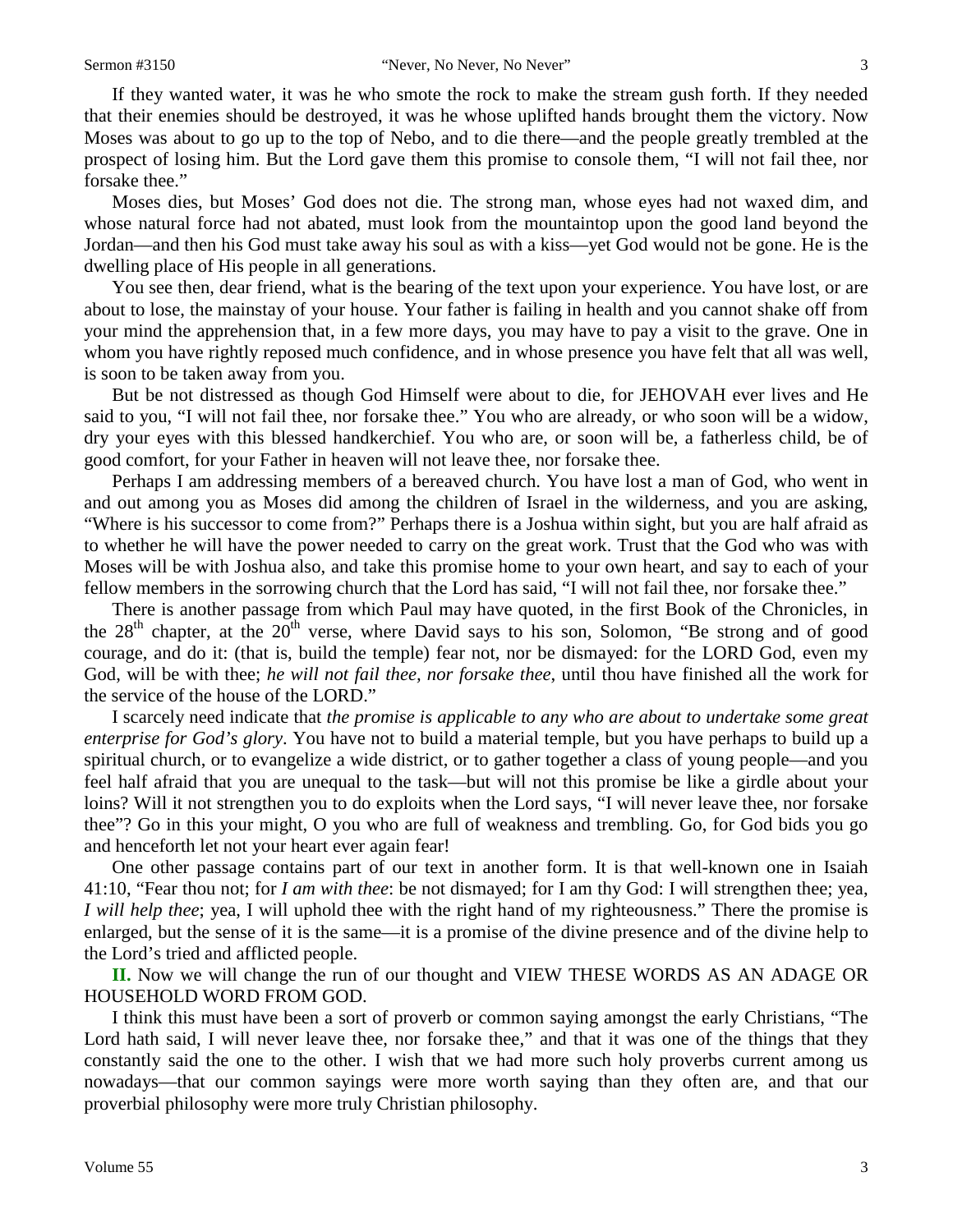This saying, "I will never leave thee, nor forsake thee," is *peculiarly a saying of God*. Paul puts a, "Thus says the Lord" to this saying, "He hath said, I will never leave thee, nor forsake thee." To my mind, it invests these words with special power to my soul when I remember that it is God who speaks to me and to each of my fellow believers, and says, "*I—I* say this, I will never leave thee, nor forsake thee." As I repeat these words, they may not seem to you to have much power in them, but if the Holy Spirit will impress these simple syllables upon your heart, they will come to you full of the music of heaven and you will realize that it is GOD who says, "I will never leave thee, nor forsake thee."

Further, *these words are remarkably forcible in the original*. You probably have heard that in the Greek there are no less than five negatives. We cannot well translate them into English except in such language as that of the verse we were singing just no,

> *"The soul that on Jesus has lean'd for repose, I will not, I will not desert to his foes; That soul, though all hell should endeavor to shake, I'll never, no never, no never forsake!"*

In our English language, two negatives would destroy each other, but it is not so in the Greek language—and the heaping up, as it were, of these denials on God's part of all thought of ever forsaking His people ought to be sufficient to satisfy even the most doubtful among us. If God has said, "I will not, *not*, NOT, no never forsake my people," we must believe Him, and we must chase away all thought of the possibility of the Lord's forsaking His servants or leaving them to perish.

These words also derive much of their preciousness as a Christian proverb from the fact that *they relate to God Himself and His people*. They are God's own words and they speak concerning Himself, "*I* will not leave thee." This is not merely a promise of deliverance out of trouble, or of the presence of angels to bear us up in their hands lest we dash our feet against a stone. God is not here promising us any temporal mercies, nor indeed any spiritual mercies by themselves, but He is speaking concerning Himself, who is the substance of all His own promises, but infinitely greater than the promises, and He says, "*I* will never leave thee, nor forsake thee."

And you will observe that *this promise ensures to us God's presence and God's help.* "I will never leave thee"—that is, "I will always be with you," "nor forsake thee." The force of that promise is, "Being with you, I will never let you work alone. I will help you. I will not desert you as to My presence and I will not desert you as to My succor. I will be with you and I will help you in all that you have to do." This is a double promise and it is doubly sweet.

Besides that, *this promise wards off from us the most terrible calamity that could possibly occur to us*. It may help to make this promise increasingly precious to us if we think for a minute what would become of us if God did leave us or forsake us. Then indeed might the heavens be hung with blackness and the light of the sun be put out forever if God should leave us. The straight road to hell would be open before us and we should soon be going there if we were forsaken of God. It would have been far better to never have been born, or never to have known the way of life at all than, after all, to be deserted of God and be left to perish. Thank God that can never be the portion of anyone who has truly trusted in Him.

Recollect also that, *if He had not been God, He would have forsaken us long ago*. Our patience with our fellow creatures holds out but a very little while. But it is because God is God, and therefore changes not, that we are not consumed. Have you not done a thousand times enough to have made Him forsake you if He were like the sons of men? I confess sorrowfully that I know I have.

And if He could turn from His eternal purpose, and if His everlasting love could change, then surely He would long ago have cast my poor soul far away from His presence, to receive its well-deserved punishment. Is it not a blessed thing to think that the very thing that is most to be feared by any man can never happen to a believer, for God has said, "I will never leave thee, nor forsake thee"?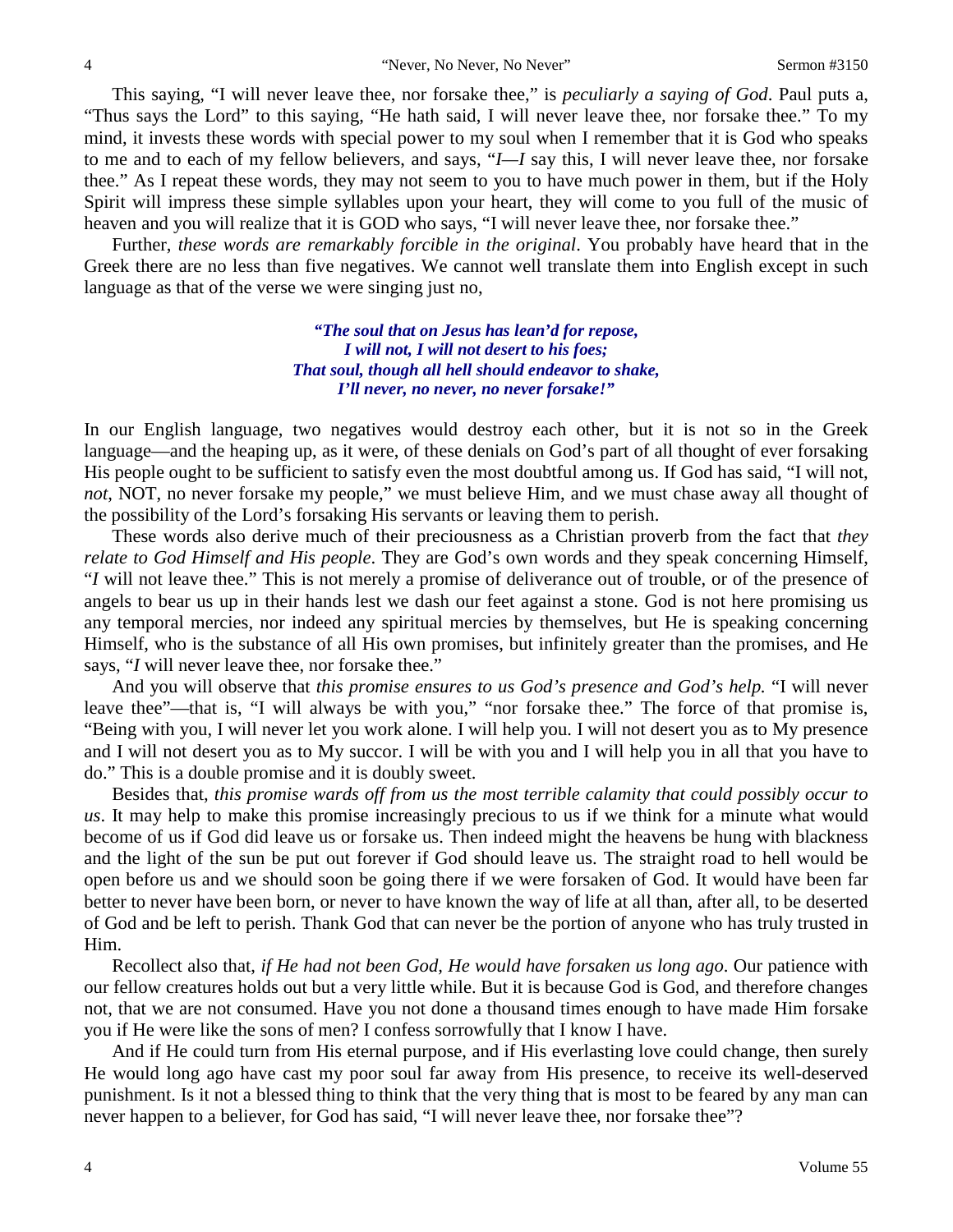You do well deserve to be forsaken of God, but He will never leave thee. He will deal with you in the way of grace, and not of justice. If He left you, you would utterly perish, but He will not and cannot do so—you are too dear to Him for His heart to ever turn away from you.

And while this promise averts from us the direst ill, *it secures to us the richest possible blessing*. To have God with us—is there anything beneath the sky—is there anything above the sky that is a choicer blessing than that? To be with God and to have God with us is the very heaven of heavens. And he who has this blessing here has a veritable heaven upon earth. No other blessings can ever be compared with this one. No mirth of them that make merry in the dance, or of those who shout by reason of wine can ever be likened to the holy excitement and enthusiasm of a soul that is in the presence of God and knows that it is there.

To be helped of God, which is the second part of the promise, is bliss indeed. What better help than that does anyone need? We are glad to be helped by our fellow Christians who have the ability to aid us—but to be helped of God is to have the treasury of heaven and the great deeps of divine omnipotence to draw upon. Whatever it is that we really need, we already have if God is with us, for, "no good thing will he withhold from them that walk uprightly." The best of blessings are secured to the man to whom God has said, "I will never leave thee, nor forsake thee."

Then, beloved friends, *this is a promise that only God could give*. The husband whispers in the ear of his wife, "I will never leave thee, nor forsake thee," but he forgets the hour of death when he must go from all below. The mother, as she presses her child to her bosom, says, "I will never leave thee, nor forsake thee," but she knows not how soon that little child may be an orphan to need another's care.

Friend says to friend, "I will never leave thee, nor forsake thee," forgetting how changeable human friendships are, for many are the hearts that have been rent asunder by vows, honestly whispered at the time, which have been forgotten through the lapse of years, or have been treacherously broken.

"I will never leave thee, nor forsake thee," is not a promise for mortal lips to utter. Transient beings like ourselves must not venture to say, "I will never do this or that," for, alas! we know not what we may do, or may not do! Even though we think we shall never prove to be traitors, yet traitors we may prove to be. Or if not traitors, our power may fail so that we shall be unable to do what we have promised.

But when JEHOVAH says, "I will never leave thee, nor forsake thee," it is a divine promise and He who utters it, divinely keeps it. 'Tis a fit promise for God to speak and 'tis a fit promise for God's servants to hear. You have lost many of those dear to you, but you have not lost your God. They have gone from you one by one, "as star by star grows dim," but His light still shines on—and shall shine on forever.

Further, beloved, *this choice promise provides against all troubles*. We do not know what troubles may come upon us. Let us not think about them. They will come soon enough and it will be quite sufficient for us to trouble ourselves about them when they do come. But whatever they may be, "He hath said, I will never leave thee, nor forsake thee." There may come to us great losses. Our riches may take to themselves wings and fly away—where we had large estates, we may be without a place whereon to lay our head. But "He hath said, I will never leave thee, nor forsake thee."

We may be the victims of cruel slanders and under the pressure of those slanders those that used to respect us may avoid us—and former friends may be alienated from us. But "He hath said, I will never leave thee, nor forsake thee." We may have to suffer great pain and the earthly physician may be unable to relieve us. But God's promise will still avail us, for, "He hath said, I will never leave thee, nor forsake thee." Sore sinking of heart may come upon us and all God's waves and billows may roll over us—but "He hath said, I will never leave thee, nor forsake thee."

In the course of our service for God, we may meet with many difficulties. Where we looked for helpers, we may find opponents. But let us still press onward, for, "He hath said, I will never leave thee, nor forsake thee." We may have to move to distant lands, but "He hath said, I will never leave thee, nor forsake thee." Days of weakness may come to us, when the pillars of the house shall tremble, when they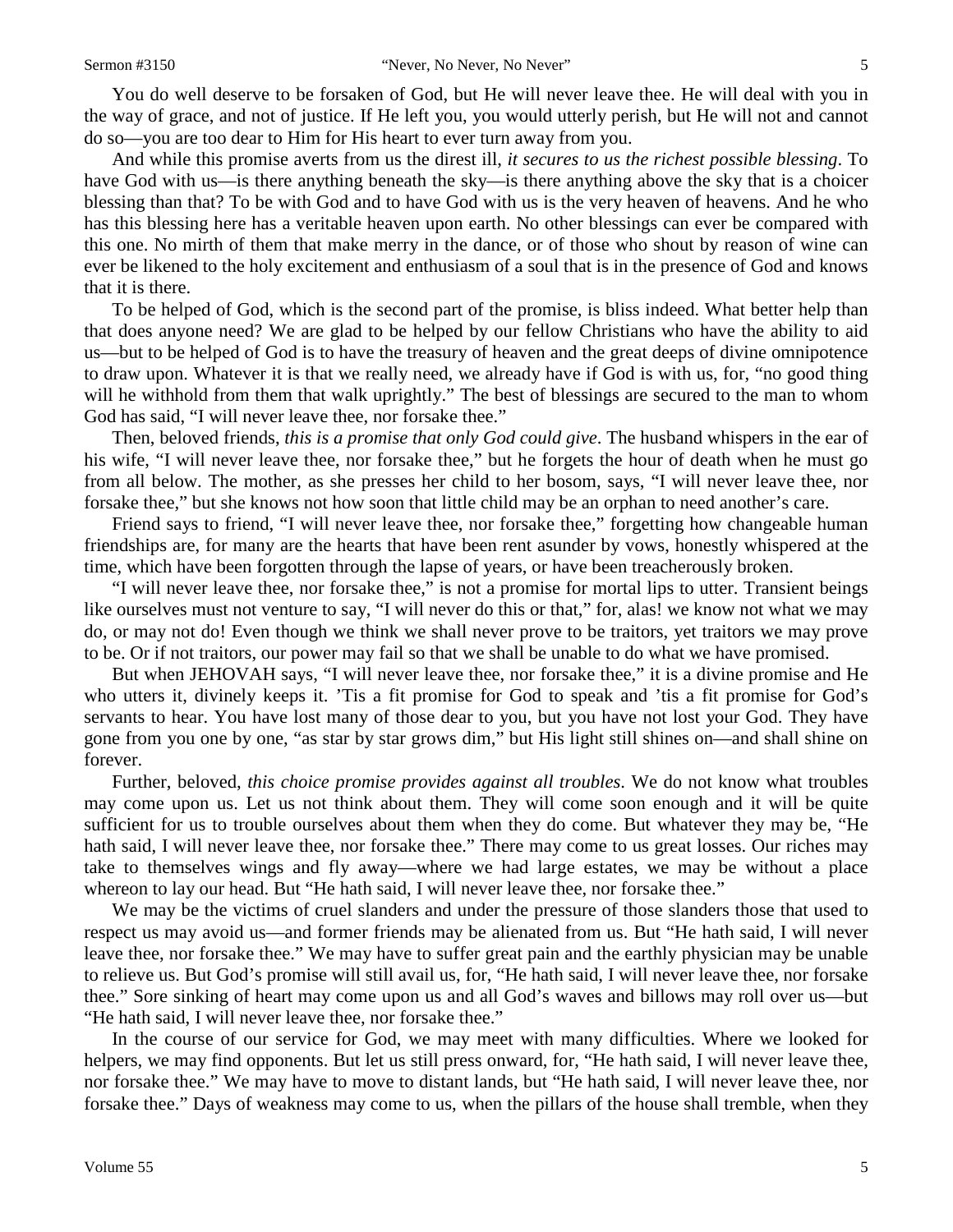that look out of the windows shall be darkened, and the grinders shall fail because they are few. The infirmities of old age may tell upon us, but "He hath said, I will never leave thee, nor forsake thee."

And with old age may come the loss of children and friends, till we seem left, "like the last rose of summer," or the last sere leaf of the woods in the autumn—yet "He hath said, I will never leave thee, nor forsake thee." And then shall come the chill river of death and the gathering darkness of the night but "He hath said, I will never leave thee, nor forsake thee."

And after that shall come another world, where our spirit shall fly through tracks unknown, and where new and wondrous scenes shall burst upon our astonished view. And in the fullness of time, Christ shall come and the last great battle shall be fought—but whatever is to be, or is not to be—a Christian has nothing to fear, for, "He hath said, I will never leave thee, nor forsake thee."

Come forth, you dragon bound with the chain and ravage the world again if so it must be. Rise, Antichrist, from your den amidst the seven hills, pollute the churches once again if you can. Let war and bloodshed, famine and pestilence break loose again with unknown fury—but whatever happens, in time or in eternity, "He hath said, I will never leave thee, nor forsake thee."

"Therefore will we not fear, though the earth be removed, and though the mountains be carried into the midst of the sea." If the Lord of hosts is with us, what grounds can there be for fear? I know of no supposable dangers, no imaginable troubles, no conceivable difficulties, through which, and out of which, and beyond which this text will not carry us—if by faith we grasp it, "He hath said, I will never leave thee, nor forsake thee."

**III.** Now I must pass on to the next point. We have viewed these words as a quotation and as a proverbial saying. Now the practical outcome of this subject, according to the text, is that we are to VIEW THESE WORDS AS A MOTIVE FOR CONTENTMENT.

"Let your conversation be without covetousness; and be content with such things as ye have: for he hath said, I will never leave thee, nor forsake thee." That is to say, do not be grasping, do not be seeking to rake all the world to yourself, do not stretch out your arms, like seas, to enclose all the shore.

"But" says one, "I have so very little." You have as much as God has been pleased to give you, so be content with such things as you have. "I wish I had a great deal laid by," says another. Do you need more than this, "He hath said, I will never leave thee, nor forsake thee"? "I wish I had a large regular income," says another. This looks pretty regular, "I will never leave thee, nor forsake thee."

Someone asks, "But does that mean temporal things? "Do you think that God will let your body die of starvation when He promises to take care of your soul? There is an ancient promise for the man who walks righteously and speaks uprightly, "Bread shall be given him; his waters shall be sure." And it shall still be so—in this matter, also, the Lord will not leave you, nor forsake you, if you trust in Him.

It seems to me that the man who can claim this promise has his fortune made for him. If he had made large investments, they might turn out badly. If he possessed large estates, they might have to be sold. If he had wealthy friends, they might all forget him, for memories are not always very strong in the direction in which some people wish they might be.

Many a man has fallen from the pinnacle of personal wealth to the pit of personal want—and many others, who were waiting for dead men's shoes, have had to go barefoot to their own graves. It is poor confidence that trusts in men, but it is blessed confidence that rests in this glorious truth of God, "He hath said, I will never leave thee, nor forsake thee." "Trust in the Lord, and do good: so shalt thou dwell in the land, and verily thou shalt be fed."

But I know how it is with many of us—we cannot live by faith, we are so apt to think that something to see and to handle is so much more satisfactory than a promise of God. But is not that a species of blasphemy? Is not God's promise better, more sure, more satisfactory, more ennobling, more divine, than anything that can be seen? O child of God, what more do you need than this gracious assurance, "I will never leave thee, nor forsake thee"?

What though your wallet holds but little, if your God has said that He will fill it every morning and every evening, what more do you want? The children of Israel tried to store the manna, but it bred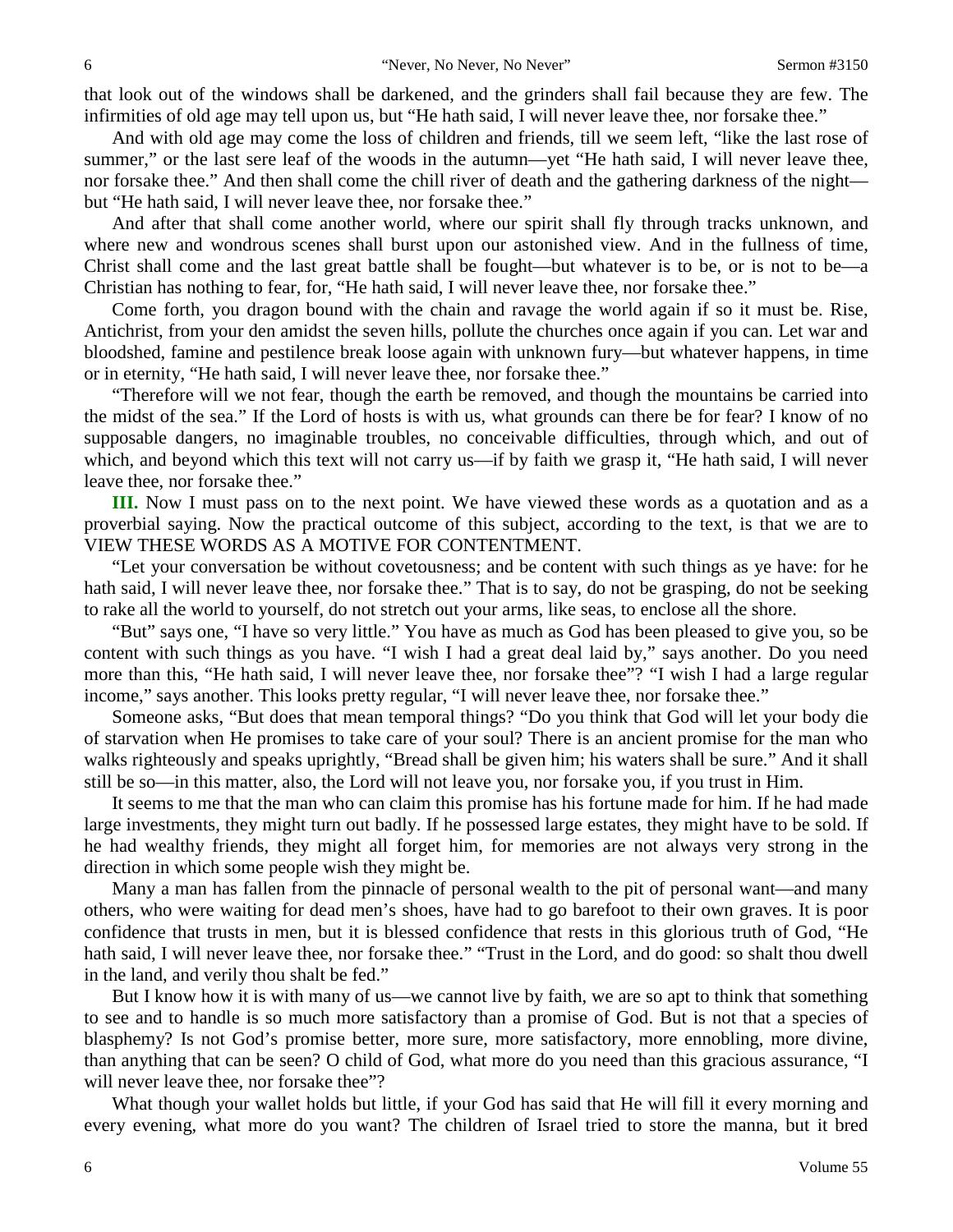worms and stank, for they were to gather their daily supply morning by morning. There is many a man who has not been content to trust in God, so he has asked for something to look at and to handle—and he has had it and it has been a stench in his nostrils all his days, and he has never again been the man he was when he had not given way to an evil spirit of covetousness.

I would rather be the poorest Christian in this world, and live on this promise, than be the richest man that lives and not have this promise. And in saying this I am sure that I am speaking for every Christian here. Our true treasure is this, "He hath said, I will never leave thee, nor forsake thee." That is our bank stock in the Bank of Heaven. All else that we have is but the spending money of a traveler when he stays at an inn. But we are soon to be up and away to the land where our true treasure lies, where our God and our Father lives who has said, "I will never leave thee, nor forsake thee".

**IV.** The last point is that THESE WORDS ARE TO BE VIEWED AS A REASON FOR COURAGE.

"So that we may boldly say, The LORD is my helper and I will not fear what man shall do unto me."

If God says to me, "I will never leave thee, nor forsake thee," I never ought to be the victim of fear of man. Yet the fear of man, that brings a snare, is one of the curses of the lives of many professors. They are afraid of opposition and afraid of persecution—and although persecution is very mild nowadays compared with what it used to be, they are afraid of the public opinion in their little circle, afraid of the contemptuous remarks that will be made, afraid of the cold shoulder, afraid of the innuendoes and the dark hints, afraid to be thought to be one of those "vulgar people" who believe in the Lord Jesus Christ, and who desire to follow Him "whithersoever he goeth."

That horrible fear of losing the respect of ungodly people still operates upon thousands and tens of thousands who, if they only realized the truth of this promise, "I will never leave thee, nor forsake thee," would each one say, "Let men think what they like of me, let them call me a fool or a fanatic, let them shun me, but what does it matter as long as You, my Lord, do not forsake me?"

So, my brethren and sisters in Christ, let every one of us, first of all, fling away from our souls, by the power of God's Spirit, all desire to grasp this world and make that our god. Let us abhor covetousness. If God sends us wealth, let us reckon that we are only stewards of it and use it for His glory. If He does not send it to us, let us be quite content to be without it, for it brings a heap of trouble with it. Let us always keep the world under our feet and reckon it to be unworthy of a Christian's craving.

Then let us fling away all cowardice and boldly say that the Lord is our Helper, so we will not fear what man may do to us. Accursed be the lips of any minister who dares to say, "I must not utter that unpopular truth for fear I should have the censure of the public press or public opinion." Shall such fear as that ever stop us from uttering what we believe to be true? If it does, how shall we be able to give in our account at the last great day?

I reckon it to be my business, as a man sent of God, never for a moment to consider how you or anybody else will like what I have to say in my Master's name, nor whether it shall be approved by this man or that, whether he is eminent in rank or eminent as a critic. Nay, let him be what or who he may, if I have done my Master's work faithfully, it matters not to me whether the man praises it to the skies or condemns it to the bottomless pit.

In the pulpit, it does not concern me what man's judgment upon my message shall be—and you in the pews must never hesitate to take the consequences of doing what is right. Be just in your business, come what may of it. Be honest in your profession, carry out your principles, and if that should involve loss, be content to lose. Whatever comes of it, be straight—as straight as though God had ruled you with His own divine hand, and there was ne'er a bend or crack in your character. Press onward towards the goal of sincerity and purity—and may God strengthen you to reach it!

Though there are a thousand influences that might make a true man fall, and cause a brave man to turn coward, and might urge you to sell your principles, or at least to take off the sharp angles of them,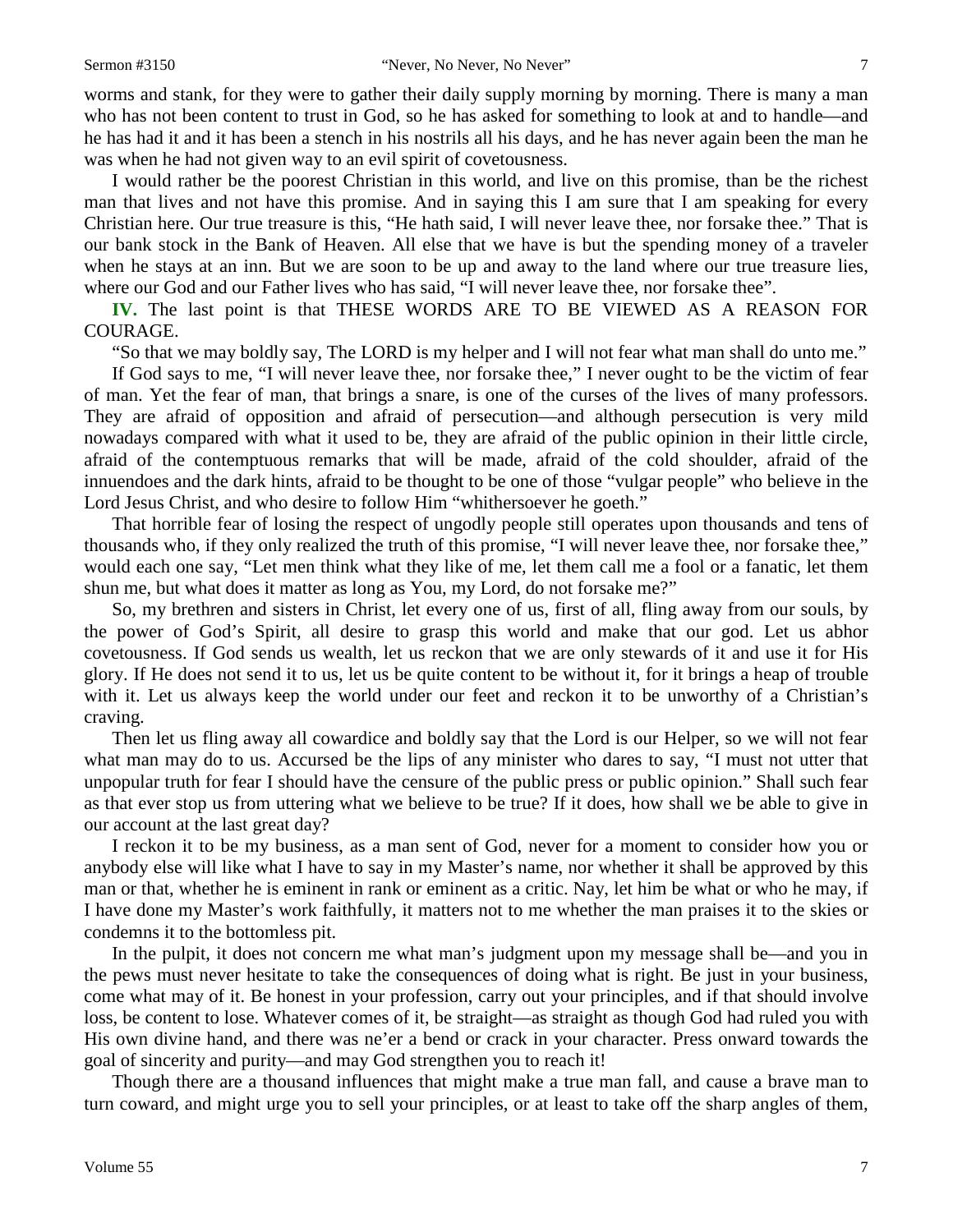do not so—do not so—by the love of God, do not so! As "He hath said, I will never leave thee, nor forsake thee," do not leave your God, do not forsake his truth!

Your fathers died rather than give up the Gospel. Your ancestors fought for it on many a bloody field. We have cast away the sword of the warrior and we have done well, for we fight not with carnal weapons, but by the grace of God, we grasp "the Sword of the Spirit, which is the Word of God"—and with brave hearts and strong we stand steadfastly for the faith. And so will we stand until the truth shall win the day and the victory shall be unto the Captain of our salvation.

Stand fast, brethren, in the name of God, and may the Lord bless you, for Jesus' sake! Amen.

## **EXPOSITION BY C. H. SPURGEON**

## *HEBREWS 13:1-21*

This is a practical chapter at the close of this most instructive epistle.

**Verse 1***. Let brotherly love continue.* 

The word, "continue," implies that the "brotherly love" exists. There are many things which might put an end to it, so see to it that as far as you are concerned, it continues. Under all provocations and under all disappointments, "Let brotherly love continue."

**2-3.** *Be not forgetful to entertain strangers: for thereby some have entertained angels unawares. Remember them that are in bonds, as bound with them; and them which suffer adversity, as being yourselves also in the body.*

And being likely therefore to take your own turn of suffering and to need the sympathy of your fellow Christians. Show sympathy to others while they need it and they will gratefully remember you when you are in bonds or in adversity.

**4.** *Marriage is honorable in all, and the bed undefiled: but whoremongers and adulterers God will judge.*

And terrible will be their doom when God does judge them. They may think that, because they sin in secret, they shall escape punishment—but it shall not be so. Whether men judge them or not, God will judge them.

**5.** *Let your conversation be without covetousness; and be content with such things as ye have: for he hath said, I will never leave thee, nor forsake thee.*

You have a grand reserve, therefore. What you have in possession is only a little spending money to use on the road to heaven, but "He hath said, I will never leave thee, nor forsake thee." You may confidently fall back upon the providence of God in all times of straitness and need.

**6-8.** *So that we may boldly say, The Lord is my helper, and I will not fear what man shall do unto me. Remember them which have the rule over you, who have spoken unto you the word of God: whose faith follow, considering the end of their conversation. Jesus Christ the same yesterday, and today, and for ever.* [See sermons #170, The Immutability of Christ; #848, Jesus Christ is Immutable and #2358, The Unchangeable Christ]

It is for your own benefit to remember in your prayers those who preach the Word of God to you, for what can they do without divine assistance and how can you be profited by them unless they are first blessed of God? Remember them, therefore.

**9.** *Be not carried about with divers and strange doctrines.*

Do not put yourself into every man's hand to let him play with you as he pleases. The fish that never nibbles at the bait is not likely to be caught by the hook—and he who will not give heed to "divers and strange doctrines" is not likely to be carried away in the net of heresy.

**9.** *For it is a good thing that the heart be established with grace; not with meats, which have not profited them that have been occupied therein*.